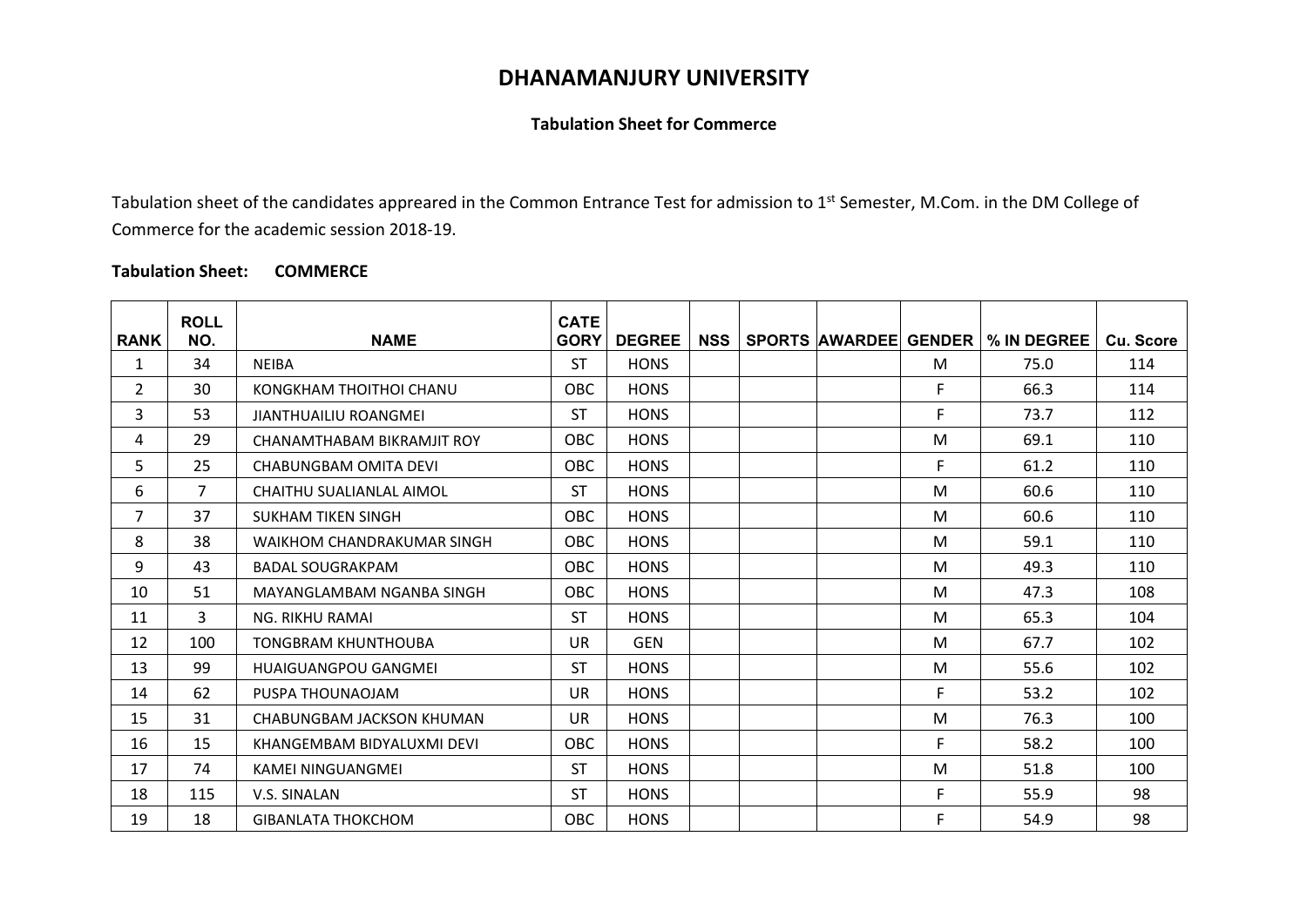| 20 | 59           | AG GAIDONLUNGLIU           | <b>ST</b>  | <b>HONS</b> |            | F  | 65.9 | 96 |  |
|----|--------------|----------------------------|------------|-------------|------------|----|------|----|--|
| 21 | 9            | MEVEINII .K                | <b>ST</b>  | <b>HONS</b> |            | F. | 62.2 | 96 |  |
| 22 | $\mathbf{1}$ | K. MOSES                   | <b>ST</b>  | <b>HONS</b> |            | M  | 60.2 | 96 |  |
| 23 | 36           | PAIKHOMBA SAGOLSHEM        | <b>OBC</b> | <b>HONS</b> |            | M  | 68.4 | 94 |  |
| 24 | 47           | JOCELYN HEISNAM            | <b>OBC</b> | <b>HONS</b> |            | M  | 58.9 | 94 |  |
| 25 | 122          | THINGBAIJAM RANAJIT SINGH  | <b>UR</b>  | <b>HONS</b> | <b>YES</b> | M  | 53.9 | 94 |  |
| 26 | 5            | DAMGUANGTHUI GANGMEI       | <b>ST</b>  | <b>HONS</b> |            | M  | 53.8 | 94 |  |
| 27 | 128          | DOIBILA CAROLINE NG.       | <b>ST</b>  | <b>HONS</b> |            | F. | 67.7 | 92 |  |
| 28 | 33           | WAHENGBAM RAJU SINGH       | OBC        | <b>HONS</b> |            | M  | 55.6 | 92 |  |
| 29 | 57           | KHUMALAMBAM SUJATA DEVI    | <b>OBC</b> | <b>HONS</b> |            | F  | 55.5 | 92 |  |
| 30 | 32           | NGASEPAM BUNGO SINGH       | OBC        | <b>HONS</b> |            | M  | 53.6 | 92 |  |
| 31 | 48           | KHOIROM BIDYASHWORI DEVI   | <b>OBC</b> | <b>HONS</b> |            | F  | 52.7 | 92 |  |
| 32 | 49           | Y. RADOVEI BLYTON          | <b>ST</b>  | <b>HONS</b> |            | M  | 65.6 | 90 |  |
| 33 | 64           | SOMICHON RAIKHAN           | <b>ST</b>  | <b>HONS</b> |            | F  | 45.6 | 90 |  |
| 34 | 85           | <b>HEIROM DENIYA DEVI</b>  | <b>UR</b>  | <b>HONS</b> |            | F  | 42.1 | 90 |  |
| 35 | 63           | KHOIROM JANENDRO MEITEI    | <b>UR</b>  | <b>HONS</b> |            | M  | 51.9 | 88 |  |
| 36 | 4            | TH. LUCY PAMEI             | <b>ST</b>  | <b>HONS</b> |            | F  | 55.1 | 86 |  |
| 37 | 126          | THEIMICHON KEISHING        | <b>ST</b>  | <b>HONS</b> |            | F  | 0.0  | 86 |  |
| 38 | 113          | L. JANGMINTHANG KHONGSAI   | <b>ST</b>  | <b>HONS</b> |            | M  | 65.2 | 84 |  |
| 39 | 109          | MOIRANGTHEM KHERODA DEVI   | <b>UR</b>  | <b>HONS</b> |            | F  | 60.6 | 84 |  |
| 40 | 84           | <b>NGATHEM NOMILA</b>      | <b>UR</b>  | <b>HONS</b> |            | F  | 59.9 | 84 |  |
| 41 | 22           | <b>NGAINUNMOI</b>          | <b>ST</b>  | <b>HONS</b> |            | F  | 59.8 | 84 |  |
| 42 | 87           | PHIJAM SEEMA               | OBC        | <b>HONS</b> |            | F  | 58.6 | 84 |  |
| 43 | 71           | TH. PAORAI JOYFUL          | <b>ST</b>  | <b>HONS</b> |            | M  | 68.3 | 82 |  |
| 44 | 26           | SOYAM LAKSHMI DEVI         | OBC        | <b>HONS</b> |            | F  | 65.2 | 82 |  |
| 45 | 102          | T. ELIZABETH SANGA         | <b>ST</b>  | <b>HONS</b> |            | F  | 62.3 | 82 |  |
| 46 | 44           | <b>ROSSON CHAWANG</b>      | <b>ST</b>  | <b>HONS</b> |            | M  | 59.1 | 82 |  |
| 47 | 21           | TOURANGBAM BIDYALAXMI DEVI | <b>UR</b>  | <b>HONS</b> |            | F  | 52.8 | 82 |  |
| 48 | 118          | SM. SAJIDA SHANI           | <b>UR</b>  | <b>HONS</b> |            | F  | 52.6 | 82 |  |
| 49 | 86           | LAKSHMI THANGJAM           | <b>OBC</b> | <b>HONS</b> |            | F  | 69.2 | 80 |  |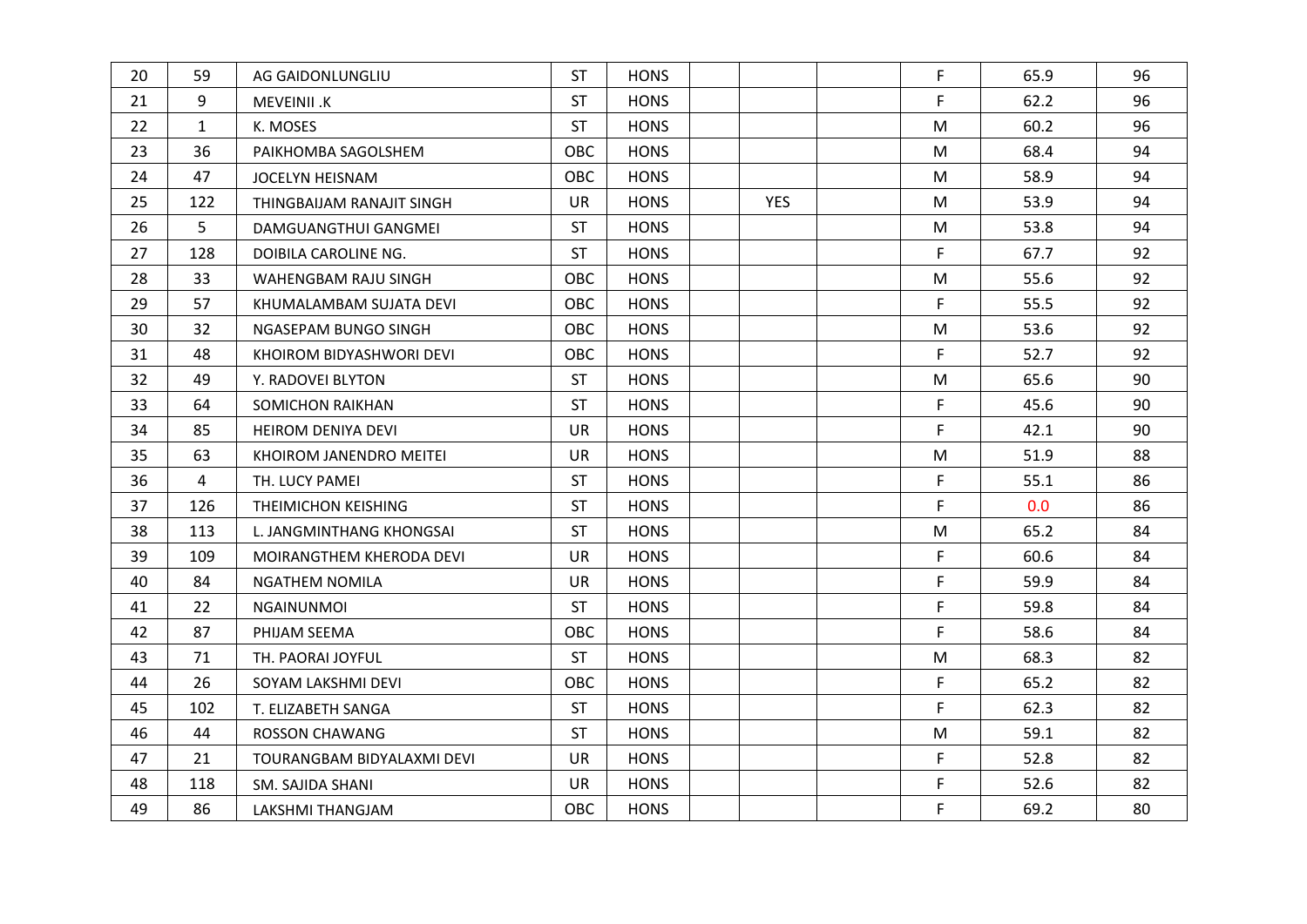| 50 | 76  | MONA MUTUM                     | OBC        | <b>HONS</b> |            | F  | 54.6 | 80 |  |
|----|-----|--------------------------------|------------|-------------|------------|----|------|----|--|
| 51 | 73  | WANGKHEM KAMALJIT SINGH        | <b>OBC</b> | <b>HONS</b> |            | M  | 46.6 | 80 |  |
| 52 | 11  | M. PETER                       | <b>ST</b>  | <b>HONS</b> |            | M  | 75.8 | 78 |  |
| 53 | 20  | SUPRIYA WANGKHEM               | <b>OBC</b> | <b>HONS</b> |            | F. | 72.0 | 78 |  |
| 54 | 16  | <b>HIROM LOYANGAMBA MEETEI</b> | <b>UR</b>  | <b>HONS</b> |            | M  | 53.6 | 78 |  |
| 55 | 114 | ELANGBAM JULIYA CHANU          | <b>OBC</b> | <b>HONS</b> |            | F  | 48.7 | 78 |  |
| 56 | 112 | <b>GAISINTHUILIU GONMEI</b>    | <b>ST</b>  | <b>HONS</b> |            | F  | 47.2 | 78 |  |
| 57 | 83  | LOIJINGANBA SAGOLSEM           | <b>UR</b>  | <b>HONS</b> |            | M  | 46.1 | 78 |  |
| 58 | 110 | LAISHRAM JUGESH SINGH          | <b>UR</b>  | <b>HONS</b> |            | M  | 0.0  | 78 |  |
| 59 | 28  | ABUJAM SAMARAT SINGH           | <b>UR</b>  | <b>HONS</b> |            | M  | 55.3 | 76 |  |
| 60 | 79  | <b>WARNEICHIM RANGLA</b>       | <b>ST</b>  | <b>HONS</b> |            | F  | 53.6 | 76 |  |
| 61 | 61  | PRETTYJOY GANGMEI              | <b>ST</b>  | <b>HONS</b> |            | F  | 53.0 | 76 |  |
| 62 | 111 | GAIJUANLUNG KAMEIH             | <b>ST</b>  | <b>HONS</b> |            | M  | 51.3 | 76 |  |
| 63 | 58  | MAISNAM PREMILA CHANU          | <b>OBC</b> | <b>HONS</b> |            | F  | 46.1 | 76 |  |
| 64 | 8   | YARNGAM CHAMROY                | <b>ST</b>  | <b>HONS</b> |            | M  | 45.0 | 76 |  |
| 65 | 54  | YUMNAM AMARJIT SINGH           | <b>OBC</b> | <b>HONS</b> |            | M  | 42.6 | 76 |  |
| 66 | 89  | <b>DAISINPOU GONMEI</b>        | <b>OBC</b> | <b>HONS</b> |            | M  | 61.3 | 74 |  |
| 67 | 78  | LAISHRAM SURMALA DEVI          | <b>OBC</b> | <b>HONS</b> |            | F  | 58.8 | 74 |  |
| 68 | 124 | LUNGTHUILIU KAMEI              | <b>ST</b>  | <b>HONS</b> |            | F  | 56.3 | 74 |  |
| 69 | 90  | D. GAITHAOMEI                  | <b>ST</b>  | <b>HONS</b> | <b>YES</b> | F  | 52.3 | 74 |  |
| 70 | 98  | THEMBA MAIREMBAM               | <b>SC</b>  | <b>HONS</b> |            | M  | 49.1 | 74 |  |
| 71 | 13  | NINGOMBAM SANJOYKANTA SINGH    | <b>OBC</b> | <b>HONS</b> |            | M  | 51.8 | 72 |  |
| 72 | 93  | SENJAM CLINTANKUMAR SINGH      | <b>OBC</b> | <b>HONS</b> |            | M  | 50.3 | 72 |  |
| 73 | 46  | NAOREM NARESH SINGH            | <b>OBC</b> | <b>HONS</b> |            | M  | 48.6 | 72 |  |
| 74 | 97  | SALAM GYANJIT SINGH            | SC         | <b>HONS</b> |            | M  | 46.9 | 72 |  |
| 75 | 12  | <b>TEBETH KAMEI</b>            | <b>ST</b>  | <b>HONS</b> |            | M  | 46.1 | 72 |  |
| 76 | 131 | <b>ASEM JAICHEA</b>            | <b>ST</b>  | <b>HONS</b> |            | M  | 0.0  | 72 |  |
| 77 | 72  | YUMKHAIBAM MILLY               | <b>OBC</b> | GEN         |            | F  | 64.2 | 70 |  |
| 78 | 80  | THOKCHOM GOUTAM SINGH          | OBC        | <b>HONS</b> |            | M  | 58.7 | 70 |  |
| 79 | 19  | KHONGBANTAM SALINI DEVI        | OBC        | <b>HONS</b> |            | F  | 54.0 | 70 |  |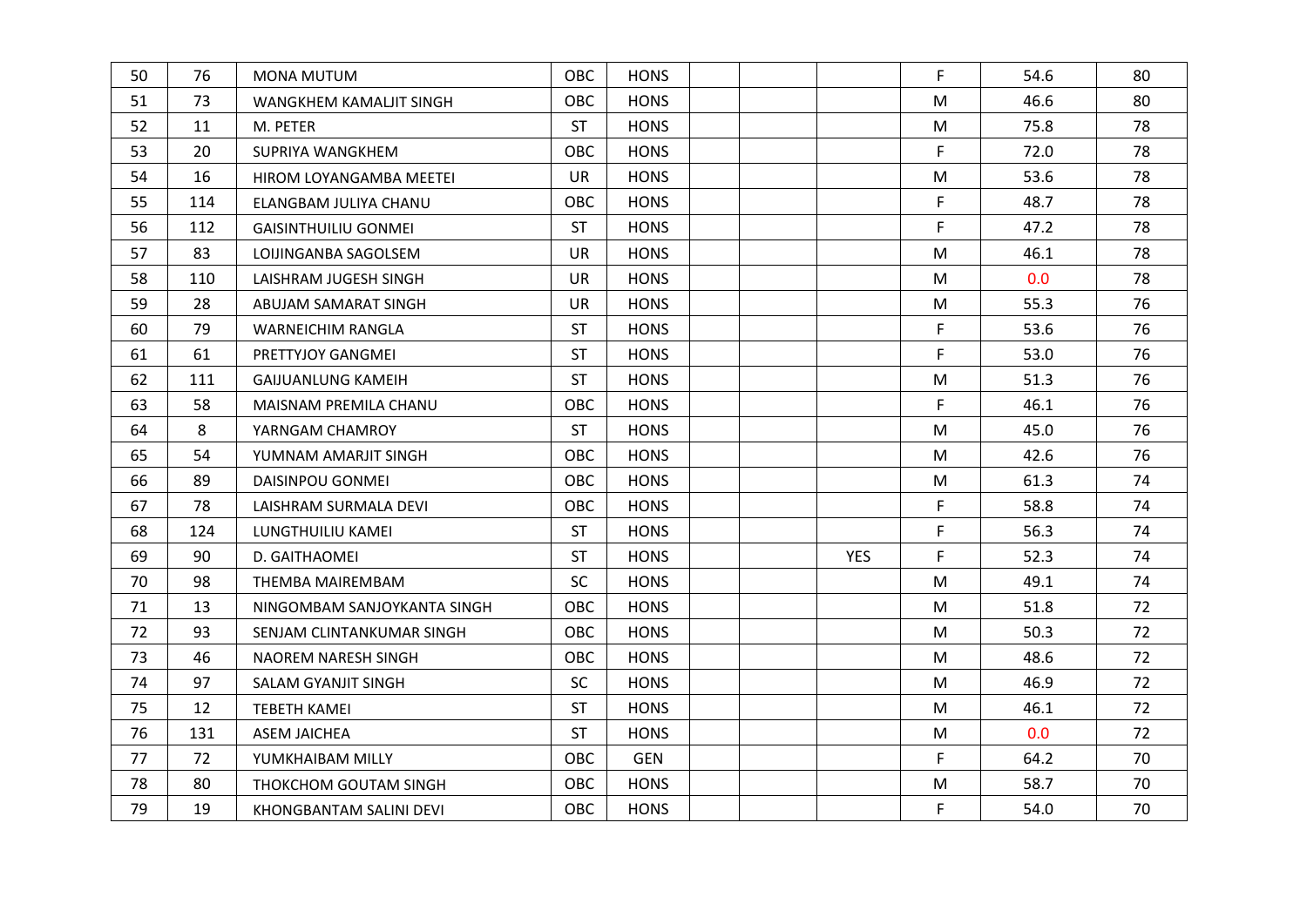| 80  | 117 | THOUNAOJAM DEBALA DEVI         | <b>OBC</b> | <b>HONS</b> |  | F  | 0.0  | 70 |  |
|-----|-----|--------------------------------|------------|-------------|--|----|------|----|--|
| 81  | 35  | CHIHANSO .S                    | <b>ST</b>  | <b>HONS</b> |  | M  | 64.7 | 68 |  |
| 82  | 82  | <b>SUSHMITA BUDATHOKI</b>      | <b>UR</b>  | <b>HONS</b> |  | F  | 62.9 | 68 |  |
| 83  | 107 | F. WILSON                      | <b>ST</b>  | <b>HONS</b> |  | M  | 58.7 | 68 |  |
| 84  | 67  | THANGSHA KODUN MARING          | <b>ST</b>  | <b>HONS</b> |  | M  | 48.1 | 68 |  |
| 85  | 75  | KONTHOUJAM DEVITA CHANU        | <b>UR</b>  | <b>HONS</b> |  | F  | 45.1 | 68 |  |
| 86  | 129 | <b>DEVIYA RAJKUMARI</b>        | OBC        | <b>HONS</b> |  | F  | 44.3 | 68 |  |
| 87  | 52  | <b>ATHING SARA</b>             | <b>ST</b>  | <b>HONS</b> |  | M  | 73.7 | 66 |  |
| 88  | 24  | <b>HEIGRUJAM RENI DEVI</b>     | OBC        | <b>HONS</b> |  | F  | 69.4 | 66 |  |
| 89  | 95  | SAGOLSEM AKASH SINGH           | <b>UR</b>  | <b>HONS</b> |  | M  | 63.2 | 66 |  |
| 90  | 65  | YUMNAM RINAKUMARI DEVI         | OBC        | <b>HONS</b> |  | F  | 59.9 | 66 |  |
| 91  | 108 | SOFIA POTSANGBAM               | <b>OBC</b> | <b>GEN</b>  |  | F. | 58.0 | 66 |  |
| 92  | 45  | MUTUM NUNGSHISANA DEVI         | <b>SC</b>  | <b>HONS</b> |  | F  | 55.1 | 66 |  |
| 93  | 127 | YUMKHAIBAM PARWEZ MAHENDI      | <b>OBC</b> | <b>GEN</b>  |  | M  | 53.6 | 66 |  |
| 94  | 105 | KUNGSI NEWMAI                  | <b>ST</b>  | <b>HONS</b> |  | M  | 51.7 | 66 |  |
| 95  | 56  | LAISHRAM SANAHANBI             | <b>OBC</b> | <b>HONS</b> |  | F  | 50.1 | 66 |  |
| 96  | 123 | NONGMAITHEM BLONDY CHANU       | <b>OBC</b> | <b>HONS</b> |  | F  | 45.6 | 66 |  |
| 97  | 60  | <b>GANGMEI SOLOMEI</b>         | <b>ST</b>  | <b>HONS</b> |  | F  | 45.4 | 66 |  |
| 98  | 116 | MAHESHWOR TAKHELLAMBAM         | <b>UR</b>  | <b>HONS</b> |  | M  | 45.1 | 66 |  |
| 99  | 91  | KHWAIRAKPAM PRITHIVIRAJ SINGH  | <b>OBC</b> | <b>HONS</b> |  | M  | 63.5 | 64 |  |
| 100 | 17  | <b>BIYARJIN ANGOM</b>          | <b>OBC</b> | <b>HONS</b> |  | M  | 49.0 | 64 |  |
| 101 | 39  | LAISHOM DIPPA DEVI             | <b>UR</b>  | <b>HONS</b> |  | F  | 46.9 | 64 |  |
| 102 | 77  | ARAMBAM ANANDI DEVI            | OBC        | <b>HONS</b> |  | F  | 44.9 | 64 |  |
| 103 | 88  | <b>CHINMLOI MOINU NEISHIEL</b> | <b>ST</b>  | <b>HONS</b> |  | F  | 67.2 | 62 |  |
| 104 | 27  | ZENIYA YUMNAM                  | OBC        | <b>HONS</b> |  | F  | 58.1 | 62 |  |
| 105 | 96  | OINAM RAJSAGAR SINGH           | <b>UR</b>  | <b>HONS</b> |  | M  | 55.4 | 62 |  |
| 106 | 94  | TAYENJAM BINITA DEVI           | OBC        | <b>HONS</b> |  | F  | 54.3 | 62 |  |
| 107 | 55  | <b>NILU DEB</b>                | <b>UR</b>  | <b>HONS</b> |  | M  | 52.1 | 62 |  |
| 108 | 6   | MATHIUKUNGLIU NKHAPUINAMAI     | <b>ST</b>  | <b>HONS</b> |  | F  | 49.1 | 62 |  |
| 109 | 81  | RAJKUMARI SANJUVA DEVI         | <b>OBC</b> | <b>HONS</b> |  | F  | 48.5 | 62 |  |